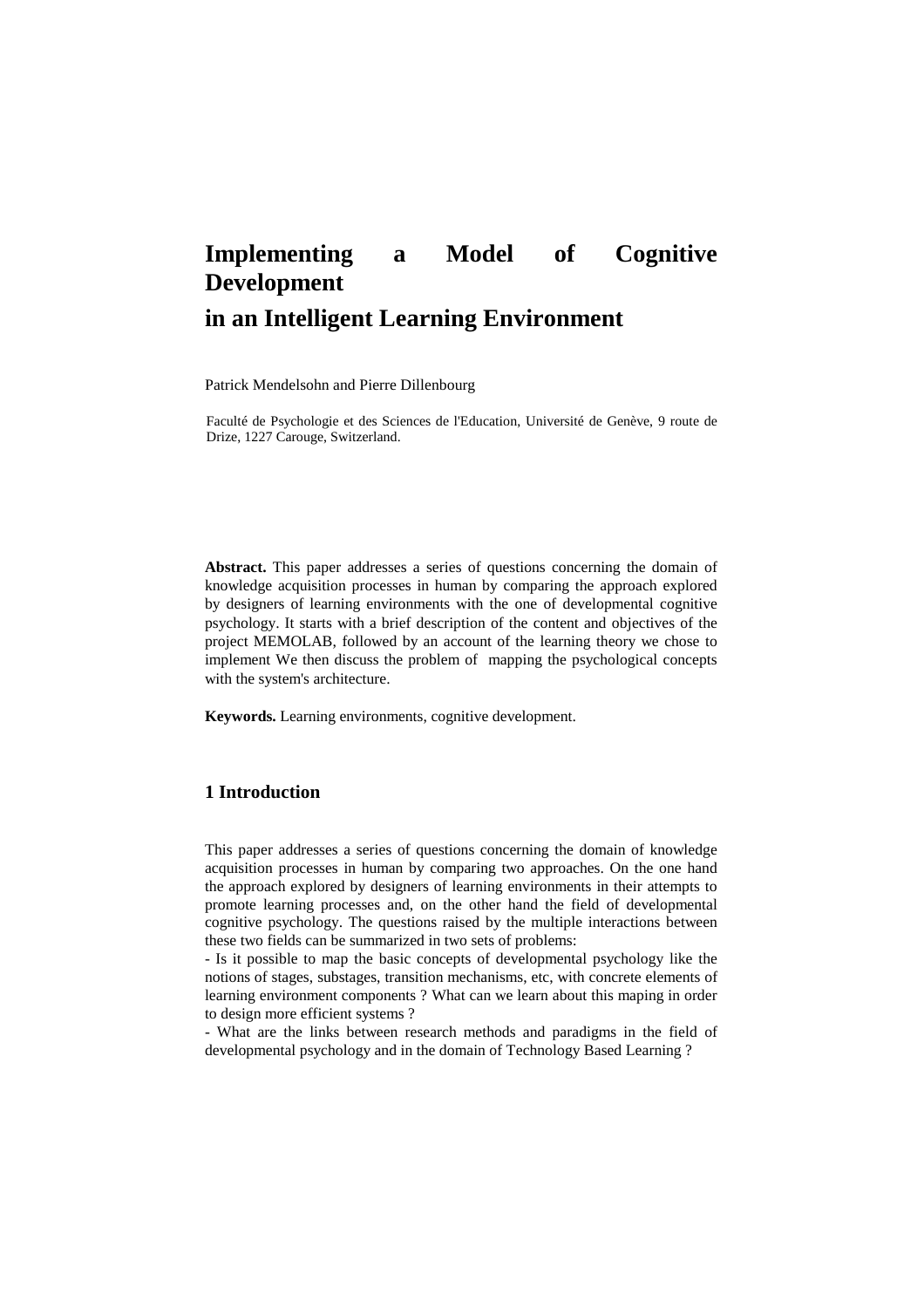The paper starts with a brief description of the content and objectives of the project MEMOLAB, followed by an account of the learning theory we chose to implement (Case 1985). We then discuss the problem of putting the two together via an intermediary model the role of which is to map the psychological concepts with the system's architecture. The intermediate model to bridge this gap is formulated using the visual metaphor of a pyramid and the computational device of "language shift".

Our approach allows two complementary research strategies. On the one hand, we hope to contribute to educational computing an interesting new design methodology and theoretical framework. On the other hand, we seek to offer developmental cognitive psychologists a test-bed for their models and theories. A particular virtue of MEMOLAB, we believe, is its complexity; a complexity that corresponds to the real-world complexity of cognitive learning: exploration and discovery, practice, analogical reasoning, tutoring and many other strategies will be allowed and supported, just as they are in any sensible classroom or laboratory.

A computer based learning environment may reasonably be described as "intelligent" if its architecture and interface are designed according to the principles of some theory of human learning. Under this definition, a programmed learning machine is "intelligent" with respect to behaviorist learning theory, LOGO is "intelligent" with respect to Piaget's operational theory and the same applies to Anderson's LISP tutor with respect to his own ACT theory (Anderson xxxx). The definition given thus entails a view of the engineering of "intelligent learning environments" (ILE's) as the implementation in software of a learning theory. Two major sources of difficulty are immediately evident to the designer commited to this approach. Firstly, learning theories or models are rarely developed to a point where they can be more or less directly operationalized. Secondly, there is no natural correspondence between the software engineering tools available to us and the language of psychology in which we formulate our theories or models. As researchers, what should we do? Wait for the psychologists to develop their theories to the point where they are implementable using existing tools? Or wait for the programming language designers to develop some new formalism that can capture the informal, verbal richness of psychological theory? Obviously not! What we should do is adopt the interdisciplinary approach advocated by "cognitive scientists" and build intermediary models that act as a bridge between the learning theories and the existing implementation languages. This is the approach that we have been taking over the last years with the MEMOLAB project at TECFA: in the rest of this paper we shall show how our practical work on the system design reflects this methodological commitment.

In the space available, we shall not attempt a detailed exposition of the architecture and functionality of MEMOLAB (see Dillenbourg and al., 1992). Instead, we begin with a brief description of the content and objectives of the project, followed by an account of the learning theory we chose to implement (Case 1985). Having established the system requirements and chosen a learning theory, it is then possible to discuss the problem of putting the two together via an

2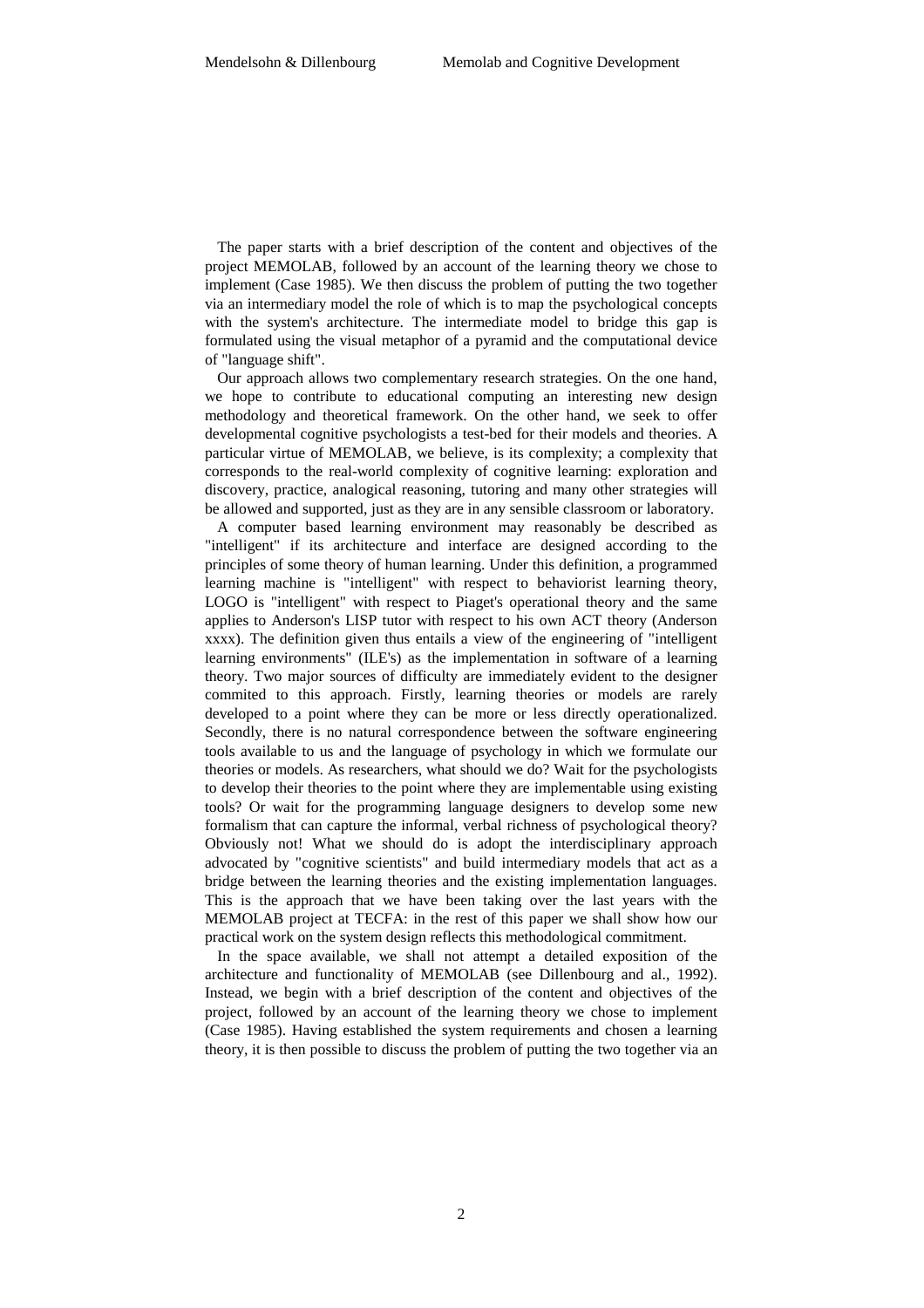intermediate model. The intermediate model we propose to use to bridge the gap is formulated using the visual metaphor of a pyramid and the computational device of a "language shift".

#### **2 MEMOLAB: Objectives and System Requirements**

The goal of MEMOLAB is to provide an Intelligent Learning Environment for students studying experimental psychology. The system provides the tools for designing, simulating, performing and analysing experiments on human memory. A user of the system is expected to work through the following cycle of stages for each study project:

(a) Research the literature (in an online hypertext "Encyclopedia of Memory") and formulate an hypothesis to test.

(b) Design an experiment to test the hypothesis. To do this they must select one or more experimental groups; define the experimental treatment procedure and target material ; establish a performance measure and select a statistical model.

> For example: Two groups of 20 subjects each. Presentation of a list of 10 words for five minutes with subsequent recall. Group 1 is given a list of 10 semantically related words. Group 2 is given a list of 10 words that are not semantically related. The performance measure is the number of words correctly recalled. The statistical model is random assigment to groups, assumed normal distribution of scores within groups and the t-Test is used to establish a significant difference between the group mean scores.

(c) Run the experiment. This can be done by using a simulation package included in MEMOLAB.

(d) Run the statistical analysis on the data collected and draw the appropriate conclusion.

Bulding an experiment in MEMOLAB thus involves assembling on the "Workbench" a temporal sequence of discrete events. Each event has three components: a group of subjects, the target material and the task procedure. To construct an experimental design is formally equivalent to abstract an "empty sequence" from the "Workbench" and to give it content by generating an *n*dimensional factor table, where  $n$  is the number of independent factors manipulated in the experiment. It is clear that the complexity of skills and knowledge implied in such a task cannot be acquired at all in a single session (see also Beauvois et al. 1990). The integration of progressively more complex facts and procedures must consequently be organized into a logical and temporal hierarchy, so that the learner can master sub-components shielded from the full complexity of the task. This pedagogic decomposition may be perfomed on an ad hoc analysis (perhaps exploiting some structure implicit in the specific domain), or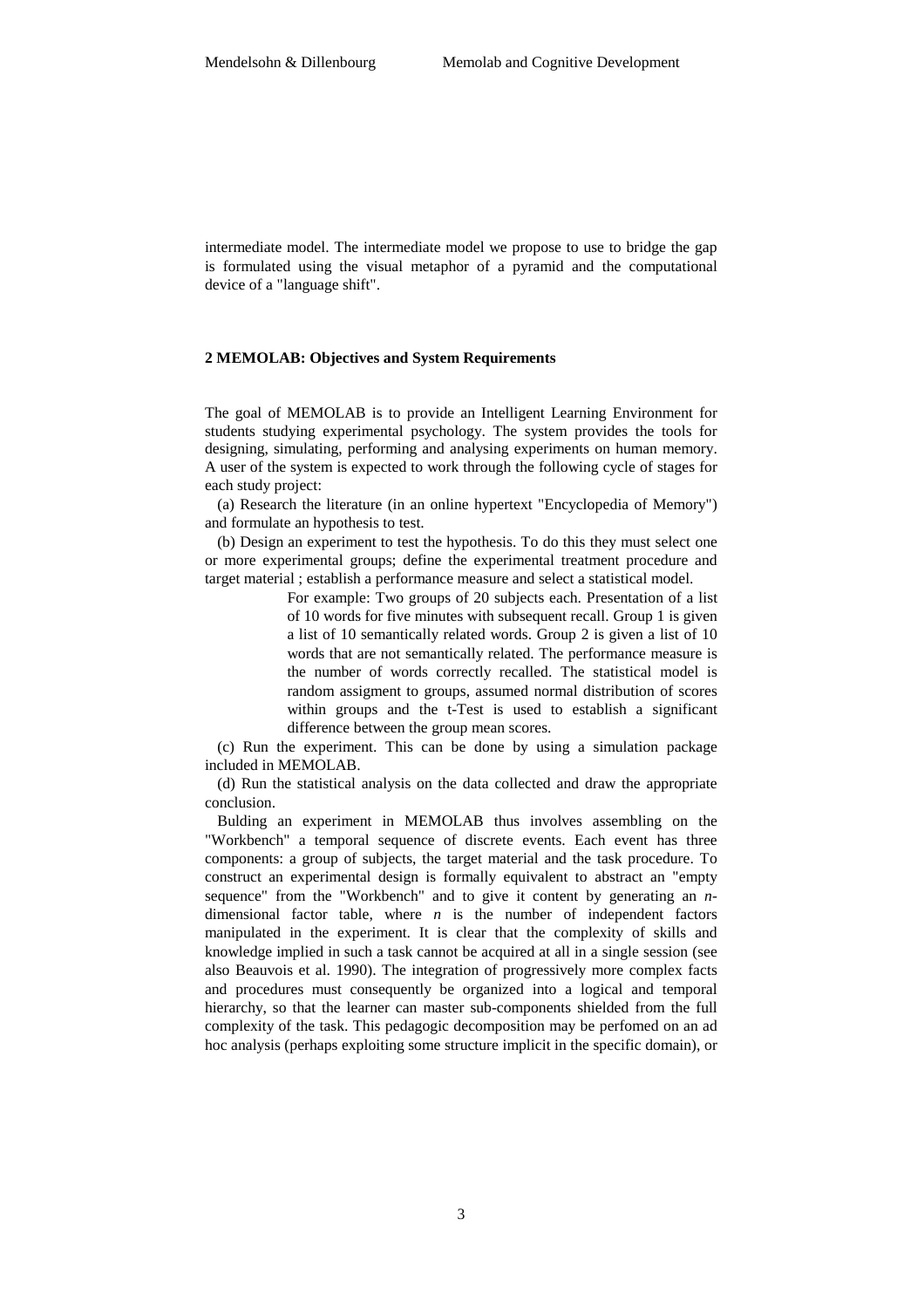it may be in accordance with a general cognitive model of skill integration. We have chosen the latter approach, with Case's neo-piagetian theory serving as the model.

#### **3 Case's Theory of Hierarchical Integration**

The key idea in Case's theory of intellectual activity and development is what he calls the "executive control structure". He believes that there is a valid general analysis of problem solving across domains viewed as the execution of a "mental plan". This plan is defined as a sequence, or program of schema. There are two types of schema: "figurative schema" represent states and "operative schema" represent transformations. The mental plan is divided into three main subcomponents.

- A representation of the "problem situation": this is the set of conditions relevant to the plan. The complexity of the representation will depend directly on the complexity of the problem.

- The goals to be achieved defined as a set of new states, or "solution situation".

- The "problem solving process" to be used, stated as a set of operations that transform the problem situation into the solution situation.

These components are further analysed. Elements of the problem situation are mapped to elements in the solution situation, and both are mapped to transformations in the strategy set. The result is a well-defined formal structure that allows Case to associate specific task with problem solving processes in a rigorous way .

Case formulates his general theory with reference to developmental stages as they are identified in specific domains. One of the characteristics of his theory is that it relates quantitative changes within a stage to qualitative changes between stages: for example, an increase in the active unit capacity of working memory occurs within a stage, but helps to explain the transition to the next stage. Case distinguishes activity within a stage (i.e. a "sub-stage") by first defining what he calls "basic units of thought".

How do we explain the formation of new units and the transition between stages? According to Case, each new sub-stage within a stage is characterised by the subordination of a new basic unit to the executive control structure: the first sub-stage has two basic units, the second has three and the third has four. The complexity of subordination reached at the final sub-stage (stage n) is such that it corresponds to a basic unit at the next stage (stage  $n+1$ ). When the executive control structure of stage n+1 subordinates two of these basic units passed up from below, it will enter its own first sub-stage and so on. The last sub-stage of stage n can thus be considered as sub-stage zero of stage  $n+1$ . In other words, the four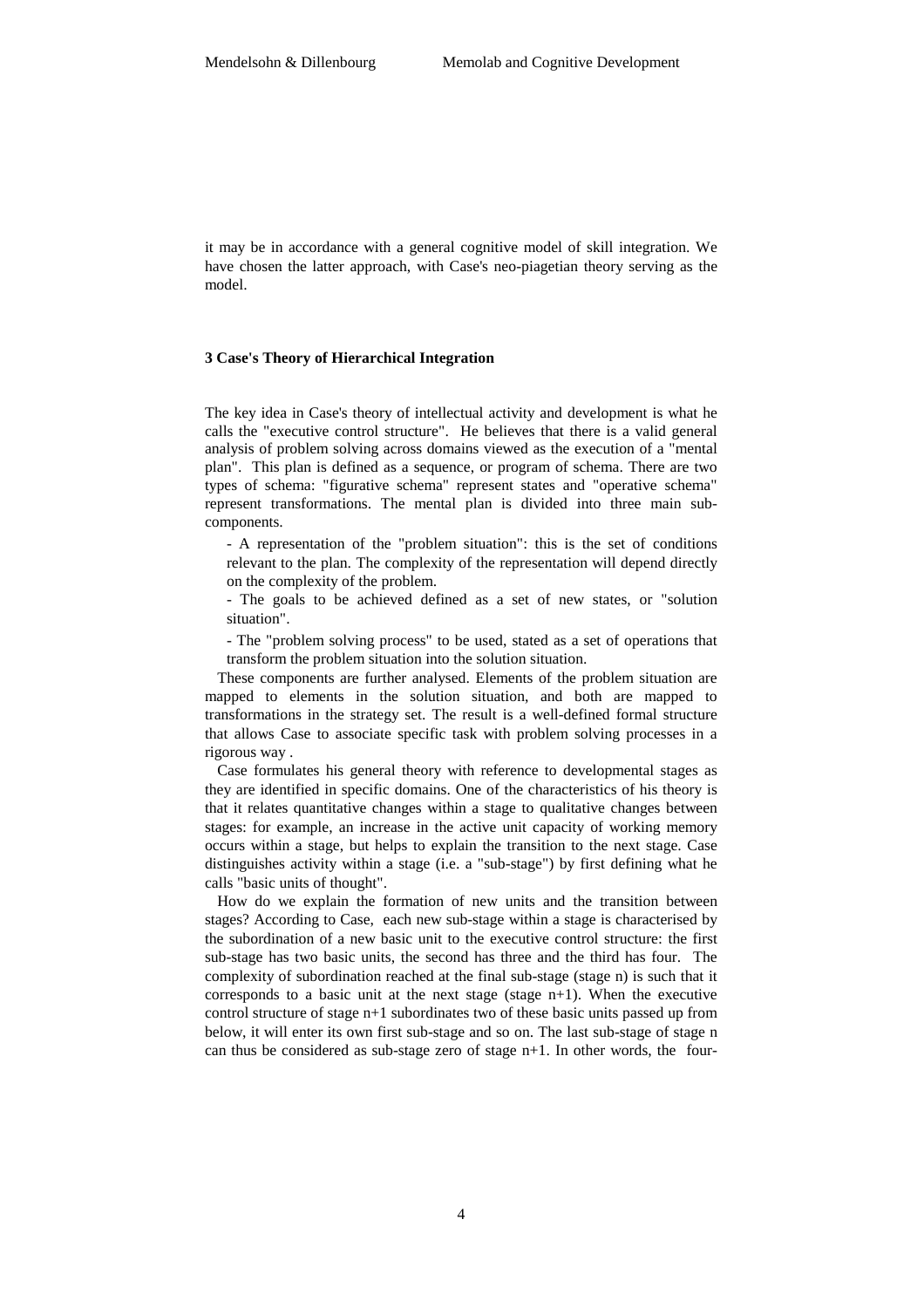unit control structure of stage n can be translated into a one-unit control structure at stage n+1. It is this formal process which Case calls "hierarchical integration".

It is an increase in "Short Term Storage Space" (STSS) that permits the transition from one sub-stage to the next. This increase is achieved within the "Total Processing Space" (TPS) which also contains the "Operating Space" (OS) utilized to control the active schema. STSS increases with age during development as a result of the maturation of the nervous system. It also increases during the learning of schemata as the result of an increase in the efficiency of the control structure: as the learner masters a task they free up short term memory to hold new objectives. The hierarchical integration of two control structures is thus dependent on the operational efficiency of their component schemata. This efficiency depends directly on the learner's rate of activity. This activity has to pass through several stages during learning:

- Activation: an existing set of control structures must be activated within a new action sequence.

- Evaluation: the consequences and/or functional utility of the sequence must be evaluated.

- Retagging: the pertinent and salient points in the action sequence must be reencoded so that they may be intentionally activated in the future.

- Consolidation: the re-encoded element must be practiced and consolidated as a new processing unit.

## **4 The Pyramid Metaphor and the Language Shift Mechanism**

In Case's theory, the learner is primarily a "problem solver" (in contrast to the "tool maker" in the theories of Bruner and Vygotsky, or the "scientist" implicit in Piaget) and the didactic approach of an intelligent learning environment based on his theory will require at least the following:

- The explicit specification of the goals of the instructional unit.

- A fine-grained analysis of the control structures achieved by experts in the domain.

- An epistemology for these structures.
- Learning tasks that imply the target structures and instructional goals.
- Integration of the tasks into a wider learning environment.

These requirements together constitute a kind of methodology for the design of an intelligent learning environment: so in basing MEMOLAB on Case's theory we will be testing not only a model of cognitive skill acquisition but also a set of design principles for educational software.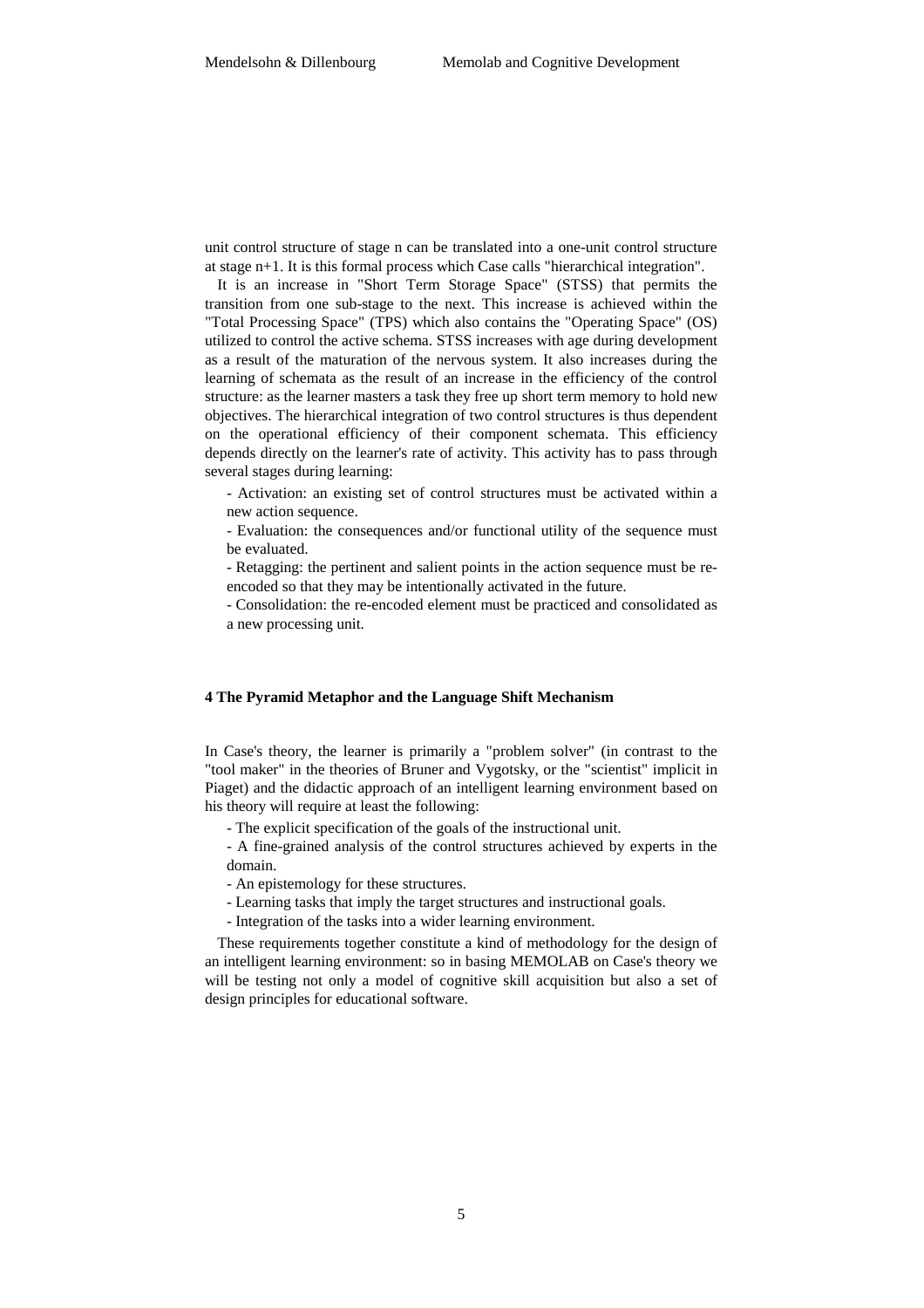The pyramid is a metaphor that we use for the architecture of MEMOLAB (see Figure 1): the concepts and know-how that the learner must master are ordered vertically according to their level of abstraction and the type of object that the learner controls. Learning within this method involves moving up the pyramid through the various levels. The role of the tutoring algorithm or program is to facilitate the learner's progress up the pyramid by taking charge (temporarily) of the higher level objectives. Each level in the pyramid is defined by a command language, a description language and a class of problems. The vocabulary of the command language represents the set of elementary actions that the learner can control at a given level. The syntax of the command language represents the ability of the learner to construct well-formed sequences of actions (in Case's model these sequences correspond to relations between schemata with a control structure). The description language comprises the set of symbols and representations used by the tutoring component to "reflect" or "mirror" the significant actions of the learner. The tutoring component can use this description to provide the learner with a continuously updated model or picture of their progress through the task, and the model may be used by the learner to assimilate control structures at a higher level than would otherwise be possible.

The command language and the description language are different at each level of the pyramid, since each level is constructed by combining elements from its predecessors. In particular, the description language at level n may become the command language at level  $n + 1$ : so the learner has to explicitly manipulate the concepts that were only available passively at the lower level. We call this mechanism the "Language Shift" (see Dillenbourg, 1992): it may be considered as an analogy of Case's process of "hierarchical integration". Unlike Case's theory, however, our model can be translated pretty directly into software structures. The command language corresponds to "compiled schemata" in MEMOLAB, while the description language refers to the effect of these schemata on the control structures.

The MEMOLAB pyramid has four levels reflecting the increasing complexity of the experimental designs required of the learner. Other necessary knowledge, such as statistics or the content of the experiments, has a special place in our model. Its acquisition is subordinated to the construction of plans in the same way that Case assumes any synthesis of two control structures is subordinated to one of them. Each level of the pyramid is consequenty defined by four components:

- A class of problems whose complexity is at the same level as the target class of experimental design: these we call the "challenge".

- Objects that can be manipulated and combined by the learner to construct the solution to a particular problem: these objects and their rules of combination form the command language.

6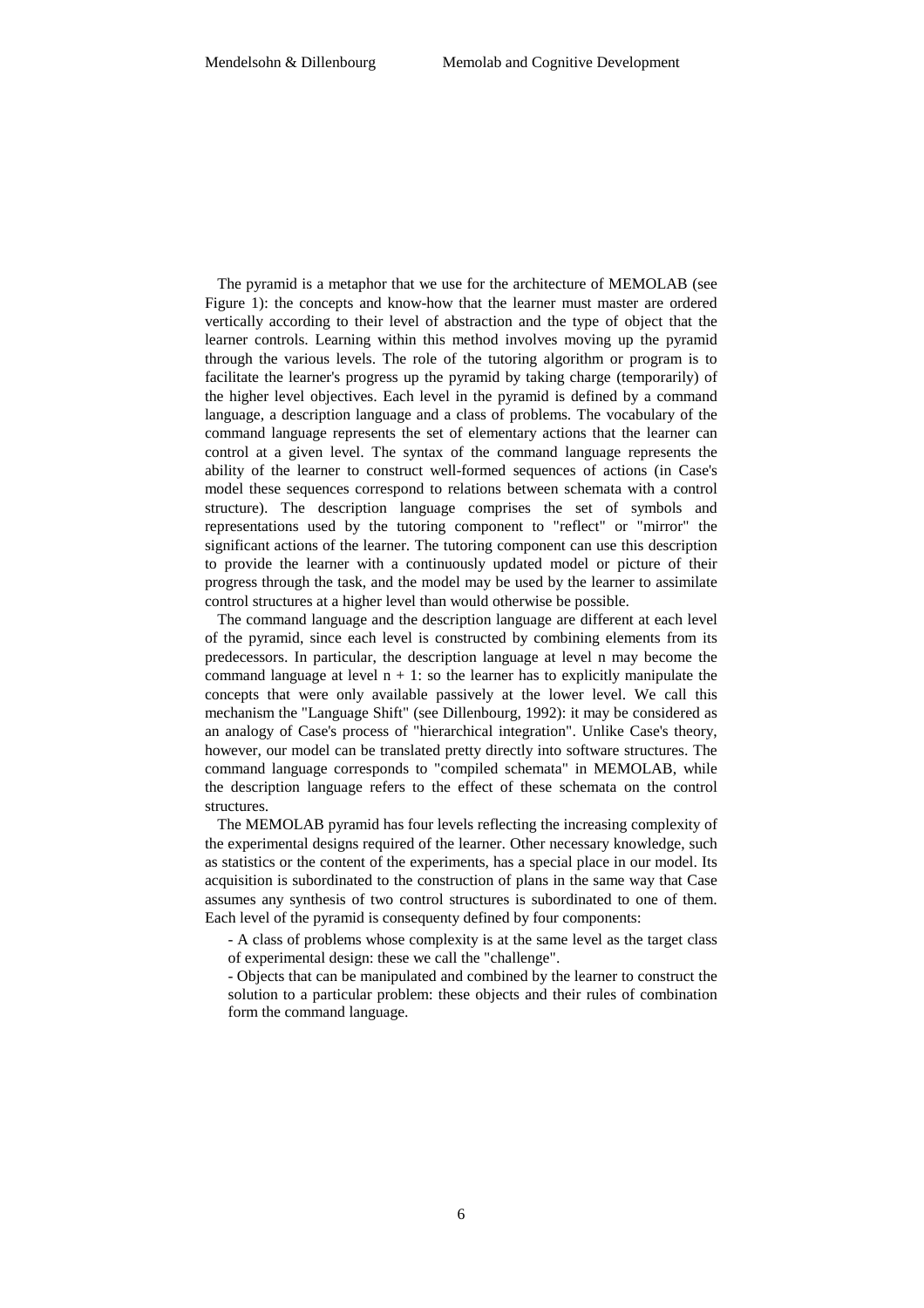- A description language, used by the tutoring program to "reflect" the learner's behaviour, principally in terms of the structure of the experimental design.

- An evolving body of concepts and know-how required by the learner as they progress from simple to complex designs.

Following this model it is now possible to describe the four levels of the MEMOLAB pyramid.

## *LEVEL 0. Pre-requisite: using the interface.*

The objective here is to learn how to construct an event and activate it by positioning it on the workbench. Each event is composed of four elements (the subjects, the target material, the task and the record associated with the task). The construction of this object/event is assumed to be mastered before the beginning of the main instructional cycle at Level 1. The learner has to understand that interesting events are those which have a strong internal coherence between their components: for example, the data recorded must be relevant to the task, the target material and the type of subjects chosen. At Level 0, the learner should construct categories of event corresponding to key stages in the experimental procedure: encoding, maintenance, recall etc. The secondary control structure subordinated to this skill concerns the parameters associated with the various components of the event. The learner must acquire a clear understanding of the relevant values that may be assigned to these experimental variables: number of subjects, length of the target lists, attributes of the list items etc.

#### *LEVEL 1. From Events to Sequences: the identification of sources of variation.*

The goal for the learner at this level is to acquire knowledge and understanding of the experimental paradigms used in the study of human memory. The building blocks under the control of the learner are the events developed at Level 0, and the task is to assemble them into sequences that specify complete experimental paradigms. Sets of sequences that belong to the same basic type of experiment constitute a paradigm in MEMOLAB: for example, the "free-recall" paradigm involves four events; encoding, maintenance and recall without ordering. The tutoring component in the system will provide the learner with a representation of the process by which events are combined into paradigms. The primary control structure at this level is the paradigm, while the subordinate secondary control structure is provided by the elementary tools of descriptive statistics (frequency, mean and variance).

#### *LEVEL 2. Comparing Groups on a Single Factor*

The goal for the learner at this level is to extend the use of experimental paradigms to the comparison of groups of subjects on a single factor. The building blocks under the control of the learner are the paradigms (i.e., events combined into sequences) constructed at Level 1: these may be called up and positioned on the workbench. The learner then creates an actual experiment by changing the value of a parameter in all the events that compose the sequence. The tutoring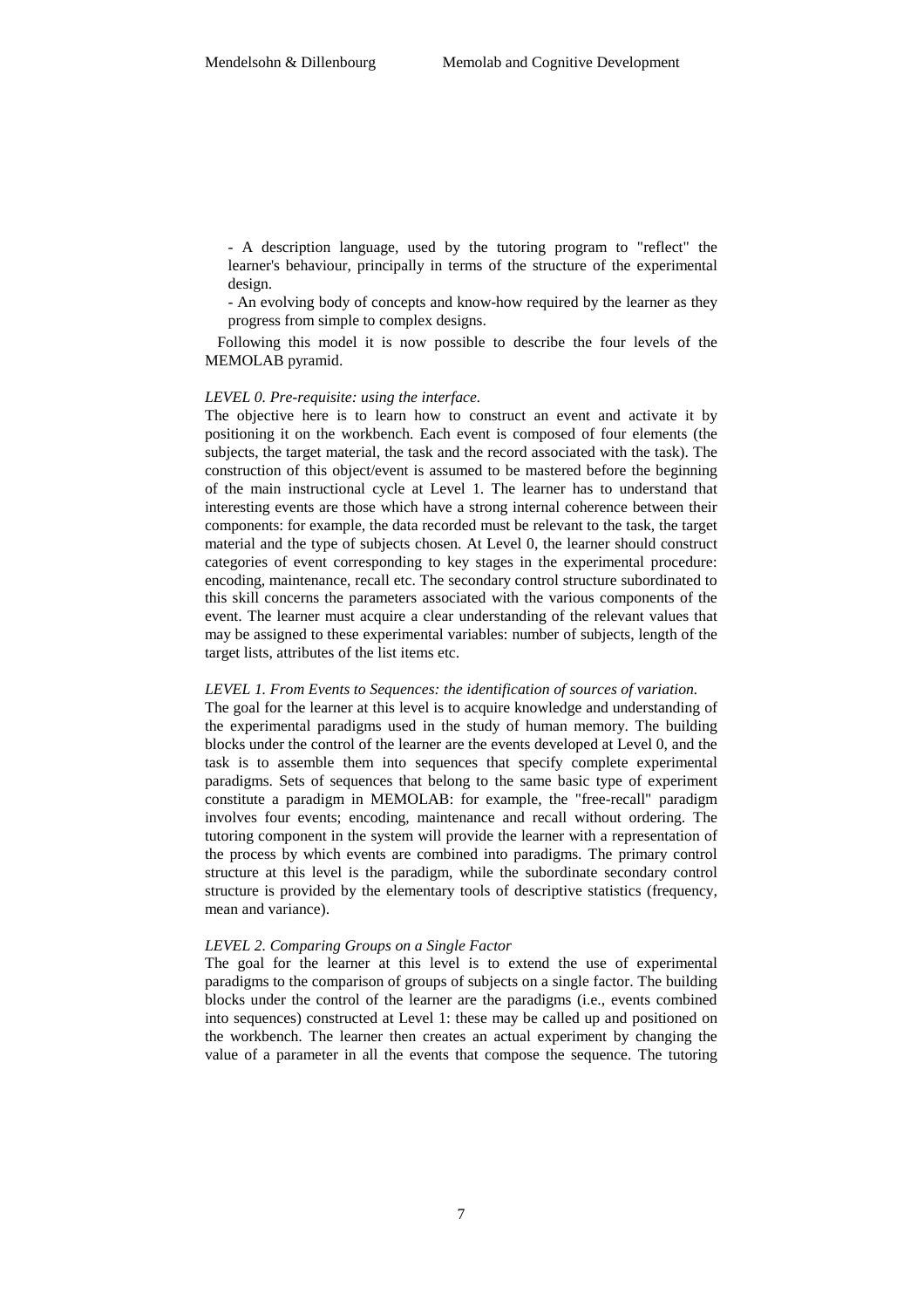component of MEMOLAB provides a representation (i.e., the description language) that illuminates the comparative aspect of an experiment in which a single factor may take on different values. The statistical tools required at this level are those used for comparing means (e.g., Student's t-Test).

#### *LEVEL 3. Interaction of Factors*

The goal for the learner at this level is to understand how factors may interact in an experiment and how that interaction is handled in the analysis of results. The building blocks under the control of the learner are the single factor comparisons mastered at Level 2. The command language allows the combination of these single factor comparisons into a multi-factor design. The statistical tools required at this level include those used for the analysis of variance (e.g., Snedecor's F).

## *LEVEL 4. N-Factor Designs*

Here the learner reaches the highest level of experimental complexity supported by MEMOLAB: they can create three factor designs with seven sources of variance. We do not expect to be able to simulate the full complexity of such designs, but MEMOLAB could supply the formal notation currently used in the scientific literature. We may introduce the distinction between paired and independent factors.

In the transition from one level of the pyramid to the next, the description language of the lower level becomes the command language of the higher level. For example, at Level 1 the concept of an "event sequence" is used in a graphical description language for the learner's actions; at Level 2 the same notion and its graphical description become part of the learner's command language. In this way we oblige the learner to employ the concept in planning their new experiments. A number of workers have emphasized the importance of graphical "reifications" in supporting the learner's reflection. Our goal is to go further and use the dynamics of the interaction to constrain the user to adopt the reflective reification of one level as the active problem solivng language of the next level up the pyramid.

As we have already noted, the "Language Shift Mechanism" is repeated between each level of the pyramid. Within each level, on the other hand, the creation of progressively more complex experiments leads to a severe cognitive load imposed on the learner. As Case notes, the transition to the higher level is made necessary by the limited capacity of our working memory. After the language shift, the learner has available a new set of commands that have "automated" procedures (Case's control structures) which they previously had to explicitly execute in working memory: this frees up space for work on the higher level procedures. Our aim in MEMOLAB is to provide a an environment that supports and encourages this process.

#### **5 Conclusion**